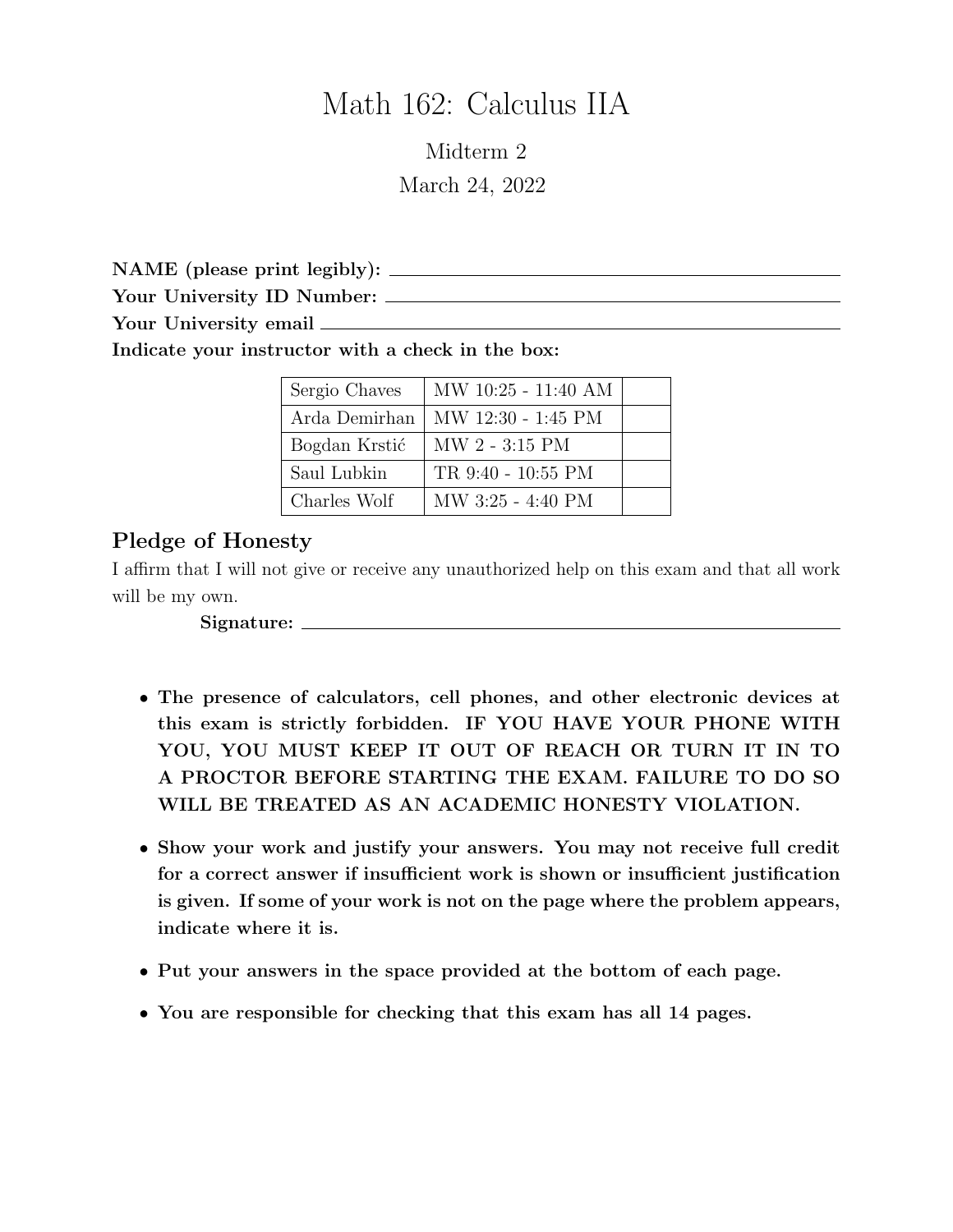#### Handy dandy formulas

Integration by parts formula:

$$
\int u\,dv = uv - \int v\,du
$$

Trigonometric identities:

$$
\cos^{2} \theta + \sin^{2} \theta = 1
$$
  
\n
$$
\sin(\alpha + \beta) = \sin \alpha \cos \beta + \cos \alpha \sin \beta
$$
  
\n
$$
\sin 2\theta = 2 \sin \theta \cos \theta
$$
  
\n
$$
\cos^{2} \theta = \frac{1 + \cos 2\theta}{2}
$$
  
\n
$$
\cos^{2} \theta = \frac{1 + \cos 2\theta}{2}
$$
  
\n
$$
\cos^{2} \theta = \frac{1 - \cos 2\theta}{2}
$$

Derivatives of trig functions.

$$
\frac{d \sin x}{dx} = \cos x \qquad \qquad \frac{d \tan x}{dx} = \sec^2 x \qquad \qquad \frac{d \sec x}{dx} = \sec x \tan x
$$

$$
\frac{d \cos x}{dx} = -\sin x \qquad \qquad \frac{d \cot x}{dx} = -\csc^2 x \qquad \qquad \frac{d \csc x}{dx} = -\csc x \cot x
$$

Nontrivial integrals of trig functions.

$$
\int \tan x \, dx = -\log|\cos x| + C = \log|\sec x| + C
$$

$$
\int \sec x \, dx = \ln|\sec(x) + \tan(x)| + C
$$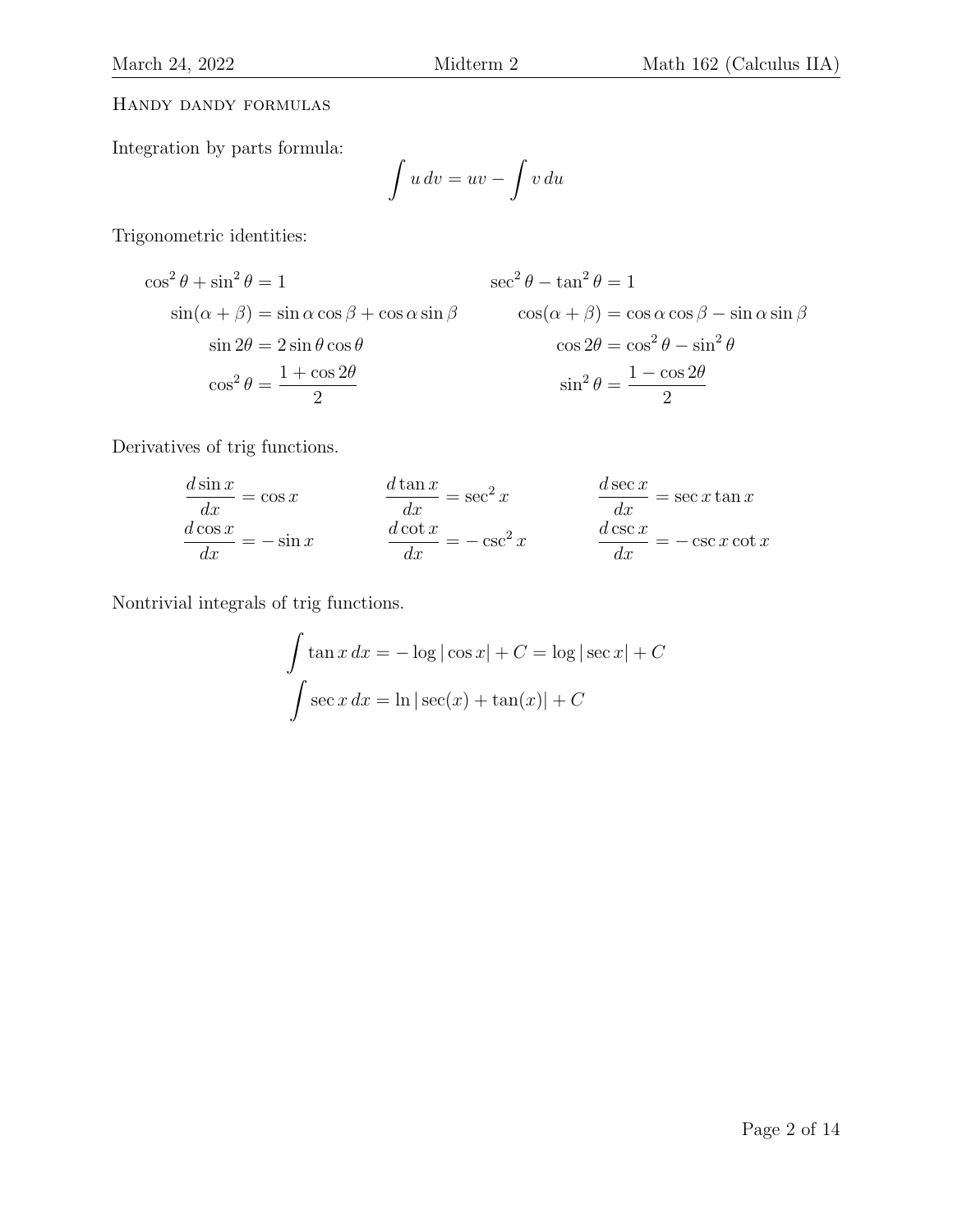(a) Evaluate the integral 
$$
\int_0^{\pi/4} \sec^4(x) \tan^3(x) dx
$$
.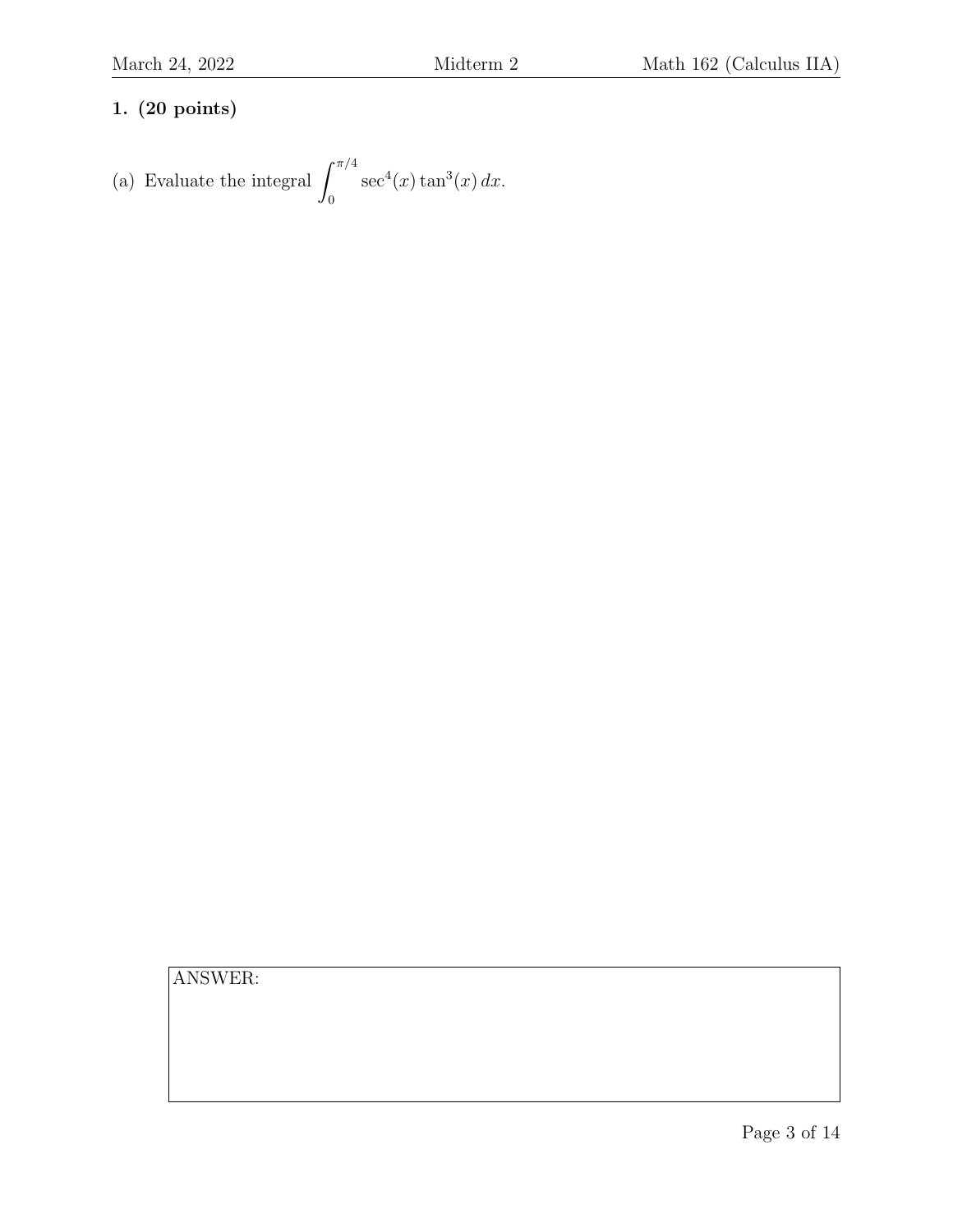(b) Evaluate the indefinite integral  $\left(\frac{1}{\sqrt{2}}\right)^{1/2}$  $x^2 + 2x + 2$  $dx$ .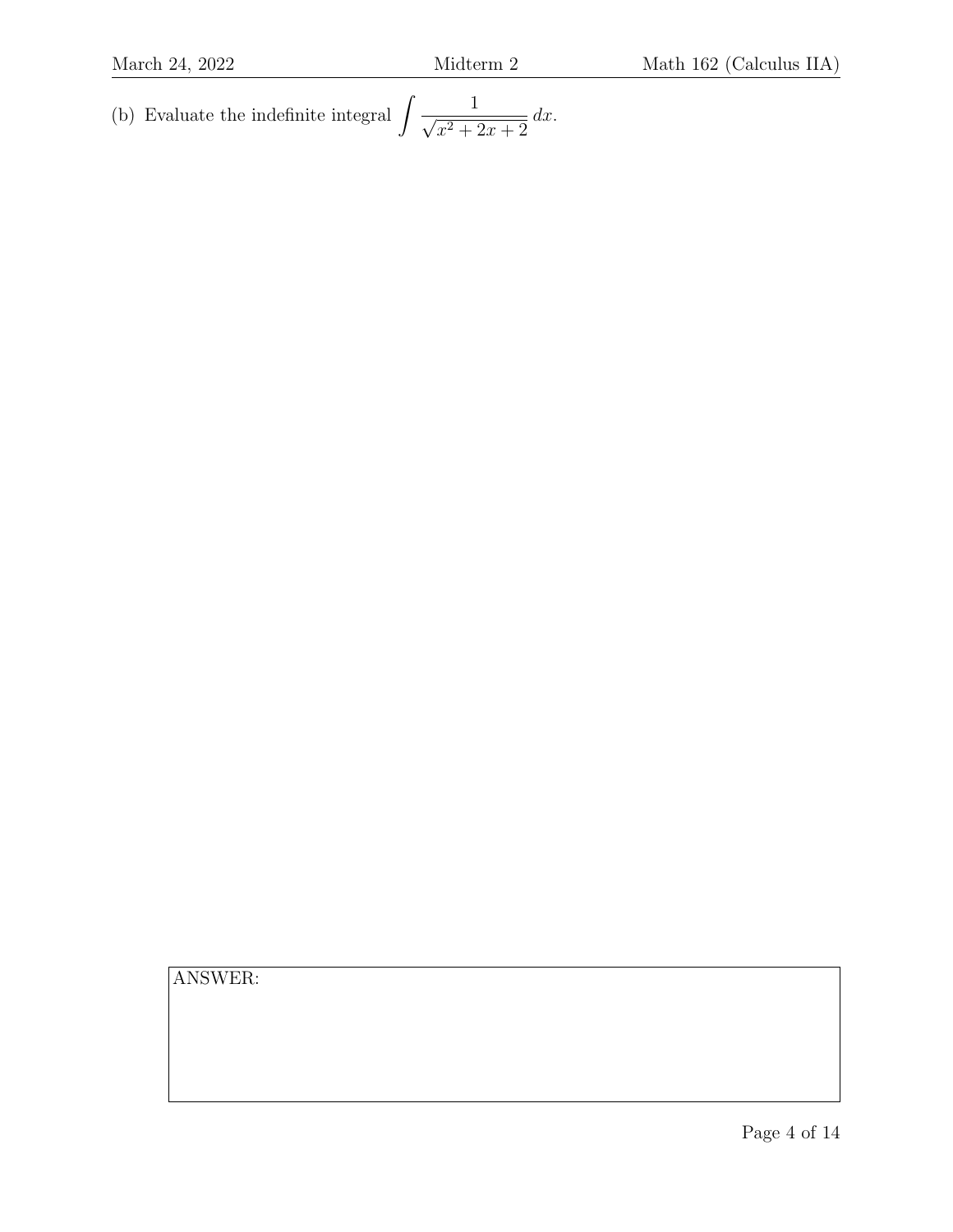Evaluate

$$
\int \frac{x^3 + 2x^2 - x + 2}{x^2 (x^2 + 1)} dx
$$

Hint: Use the method of partial fractions.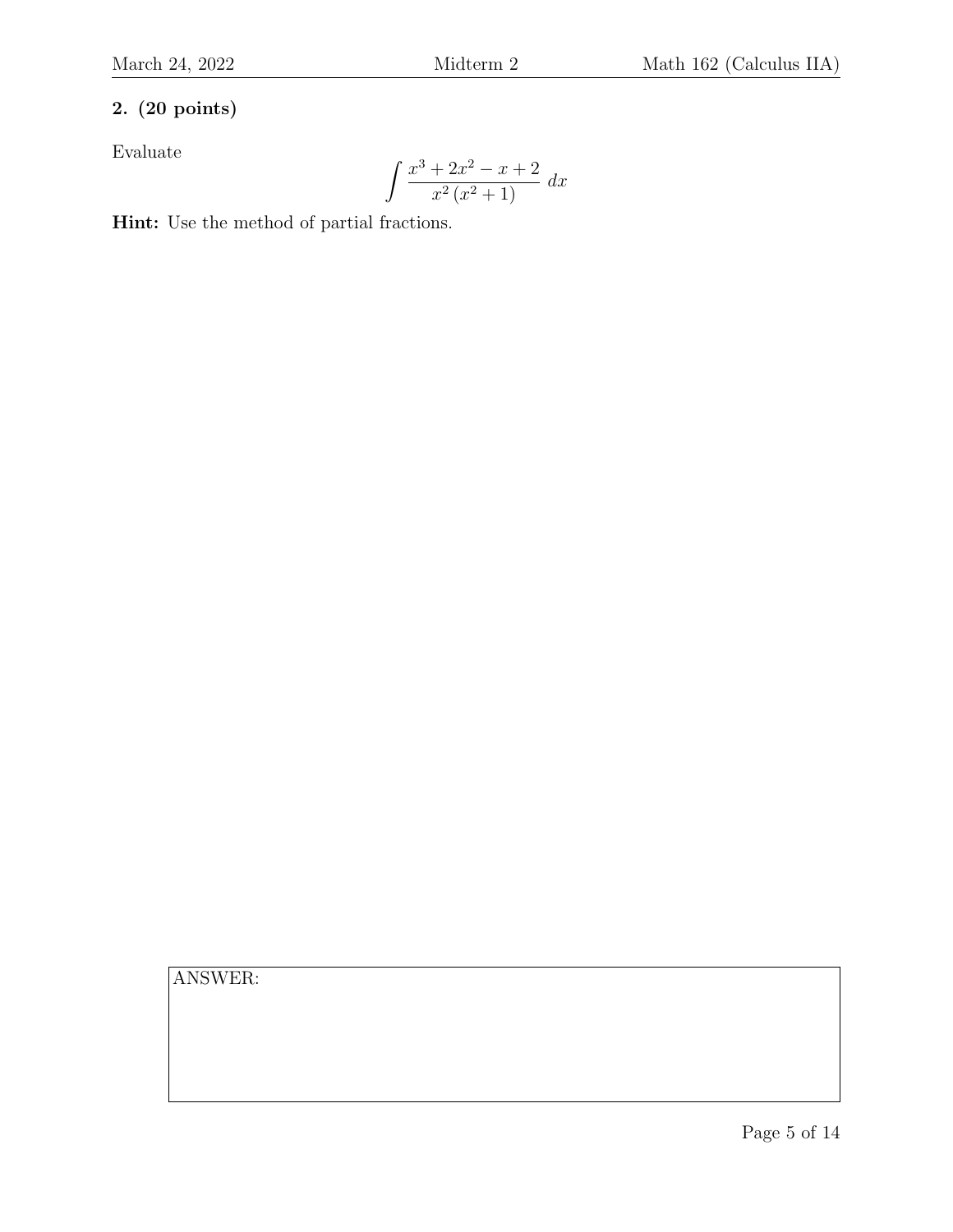For each of the following improper integrals, explain why it is improper, and determine whether it converges or diverges. If it converges, then show to what it converges. Be sure to SHOW ALL WORK.

(a) 
$$
\int_0^9 (x-1)^{-1/3} dx
$$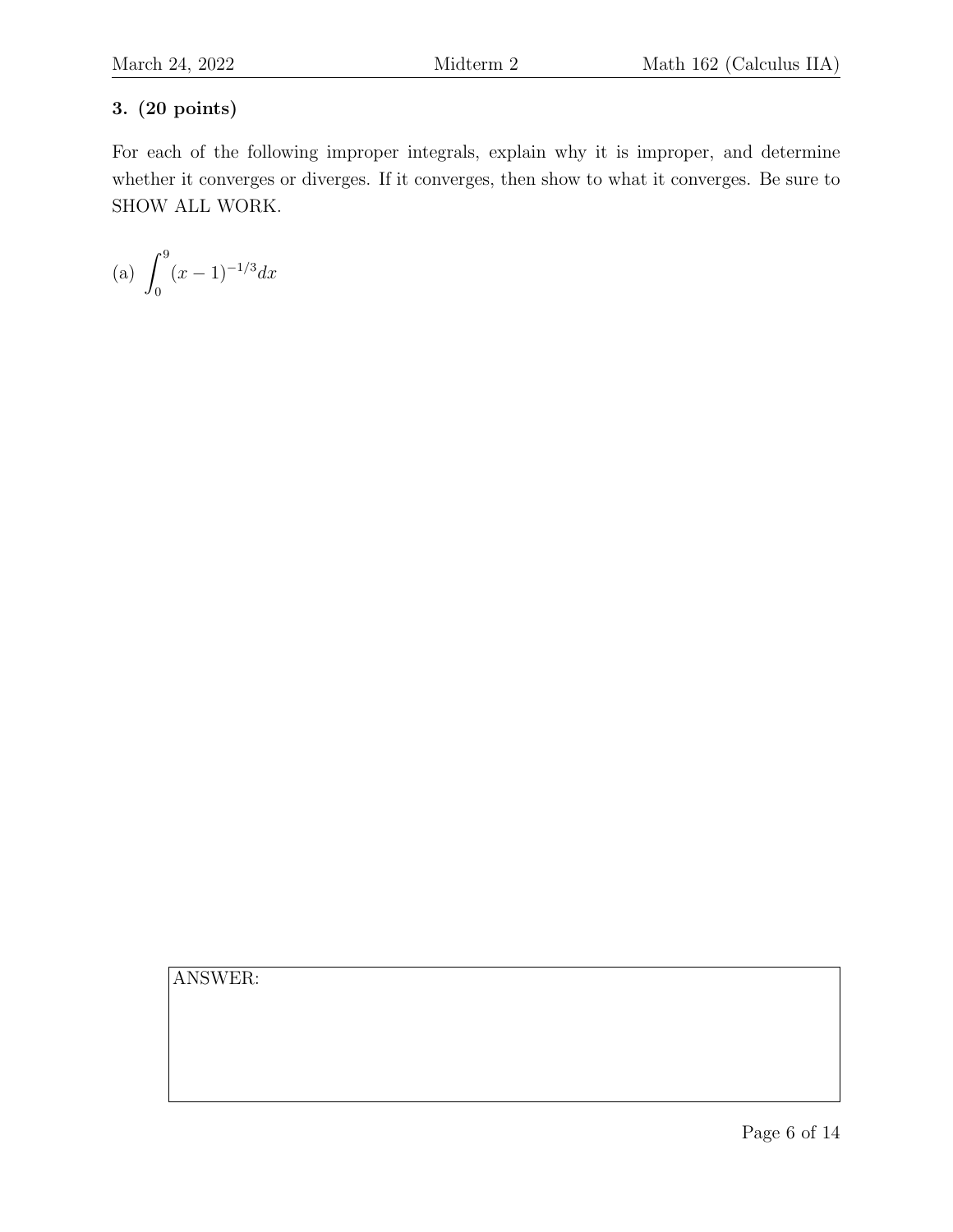(b) 
$$
\int_{-1}^{0} \frac{e^{1/x}}{x^3} dx
$$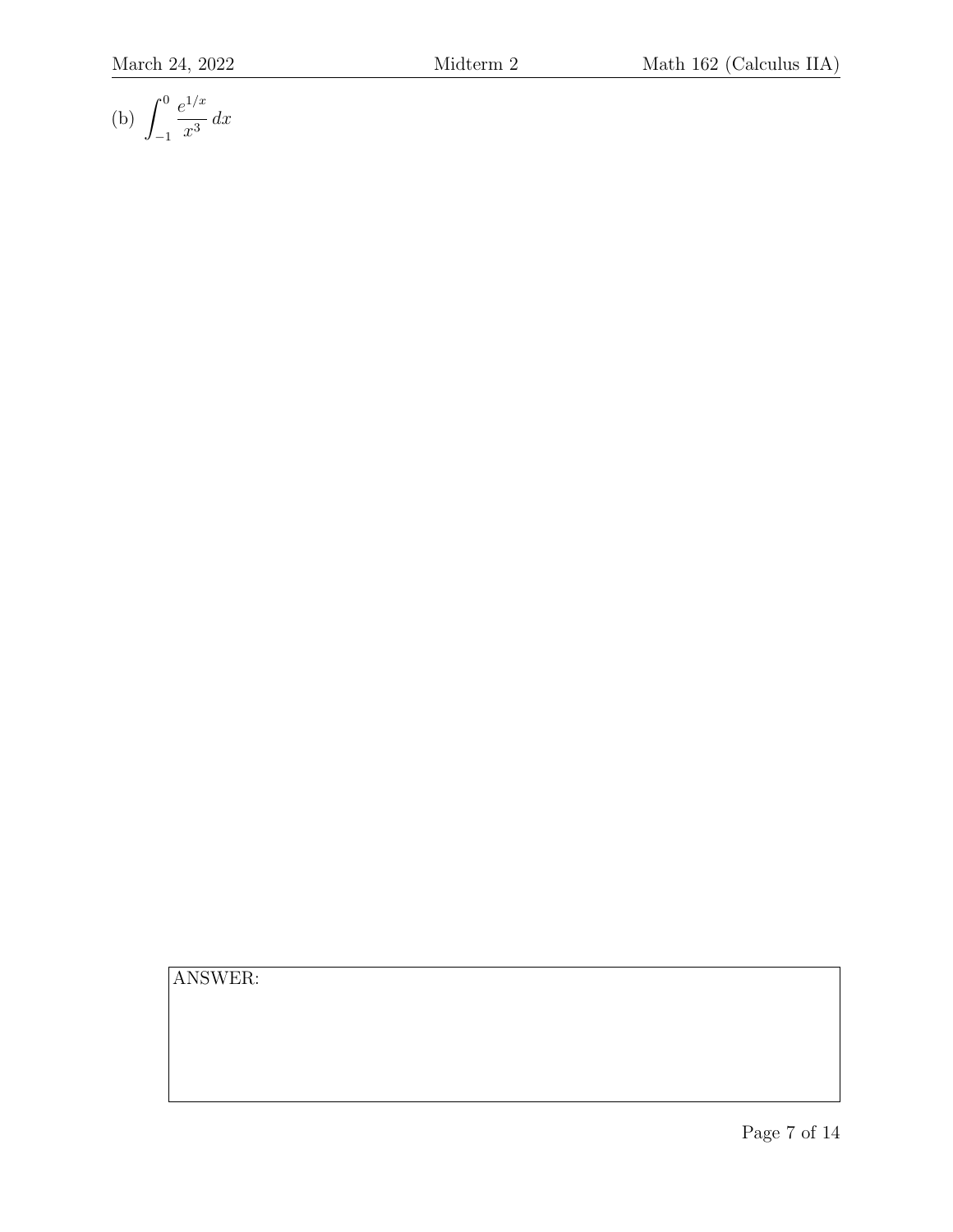The kite's height (in m) above ground with respect to its horizontal position is given by the function

$$
y = \frac{1}{6}(x^2 + 4)^{3/2}
$$

A steady wind blows a kite due west. Find the distance traveled by the kite from  $x = 0$  to  $x = 3$ .

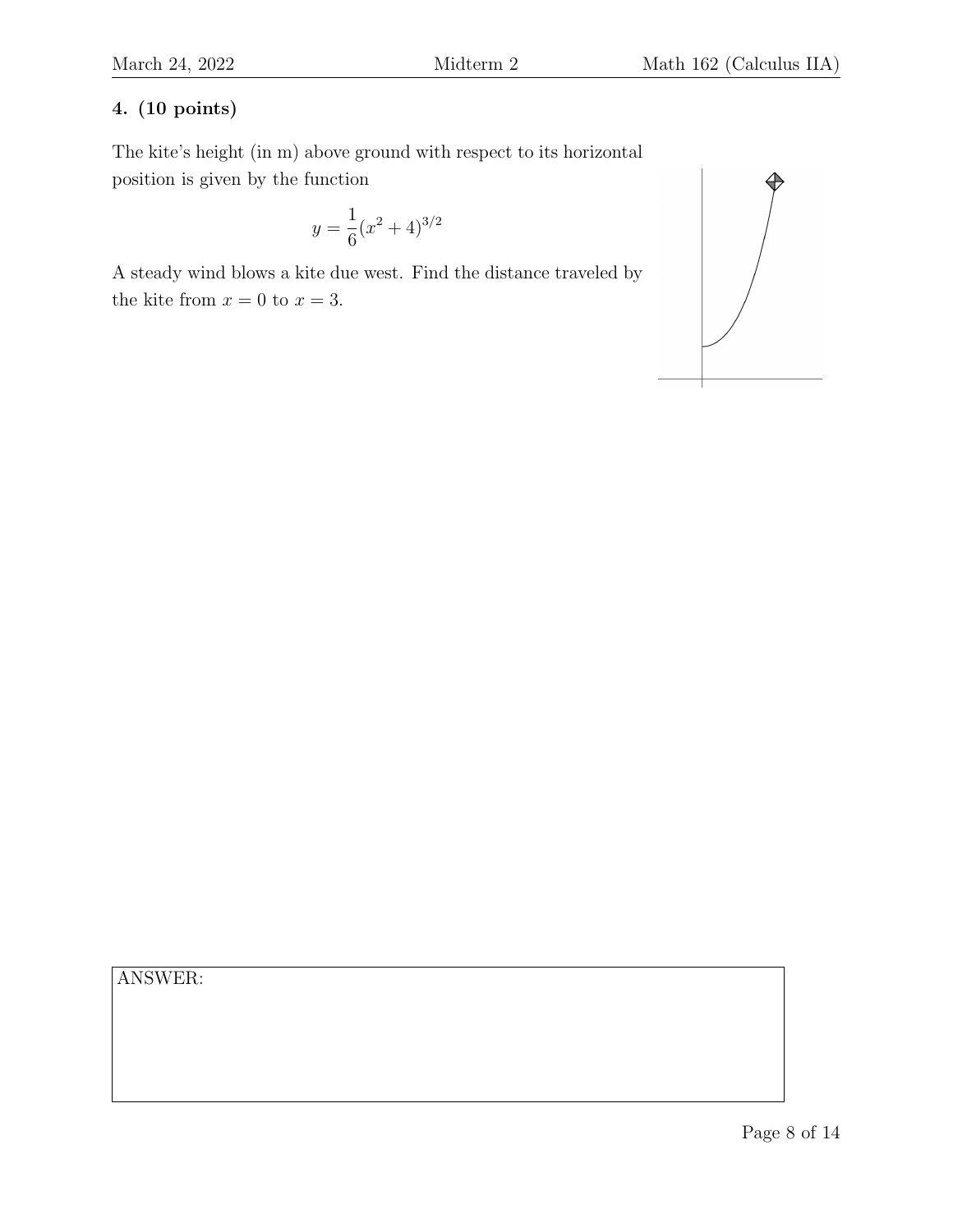(a) The local bakery makes chocolate dip donuts. The surface of

the donut can be described as the surface of revolution obtained by revolving the circumference  $(x-3)^2 + y^2 = 1$  about the y-axis. A sketch of the curve is shown below



Assuming that only the upper half of the donut is evenly dipped, write an integral (do not evaluate it!) that represents the surface area of the donut covered by chocolate.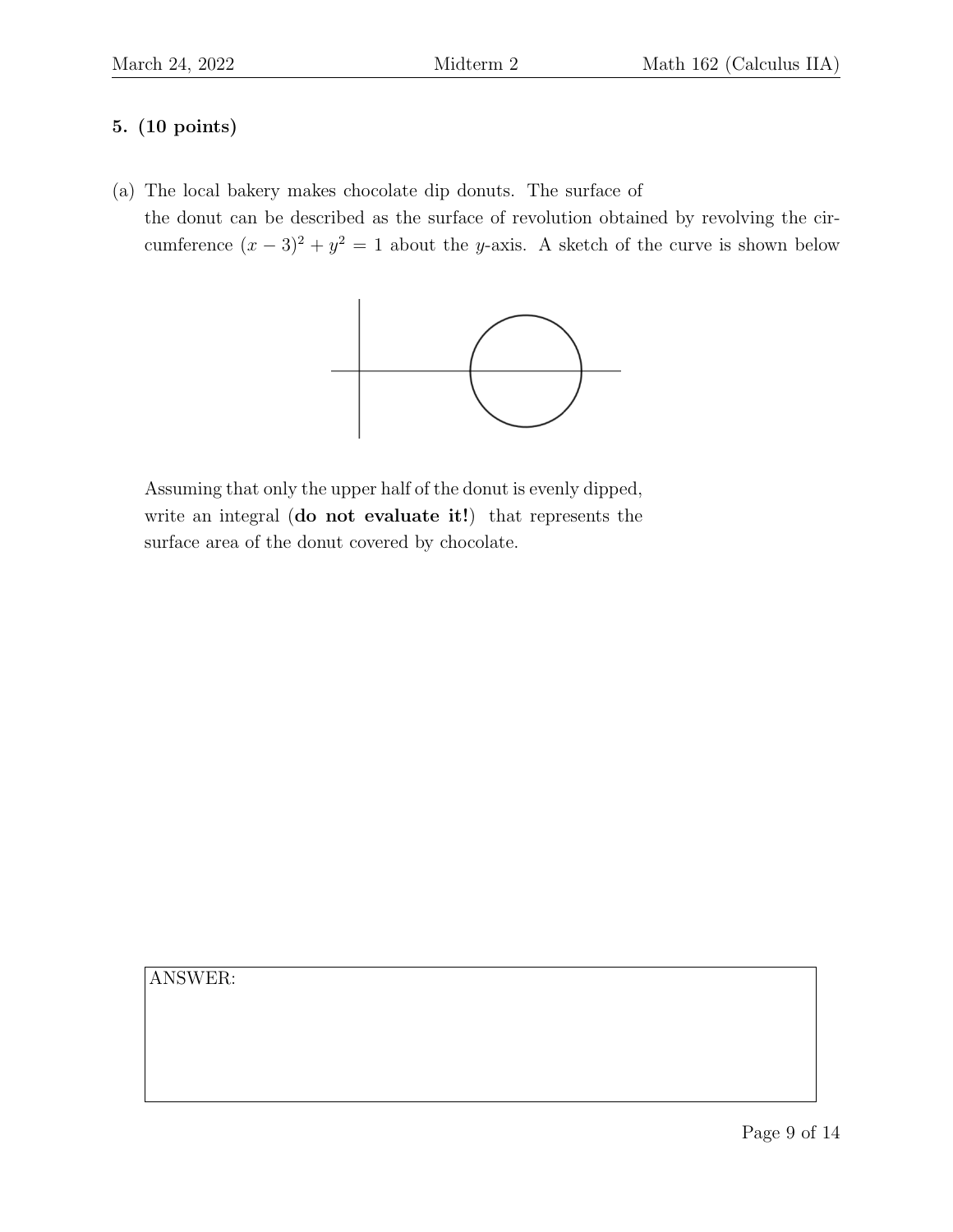(b) The bakery adds a chocolate dipped strawberry on top of the donut. The strawberry can be described as the surface of revolution obtained by revolving the curve  $y = \ln(x)$  about the x-axis from  $x = 1$  to  $x =$ √ e. A sketch of the curve is shown below.



Write an integral (do not evaluate it!) that represents the surface area of the strawberry covered by chocolate.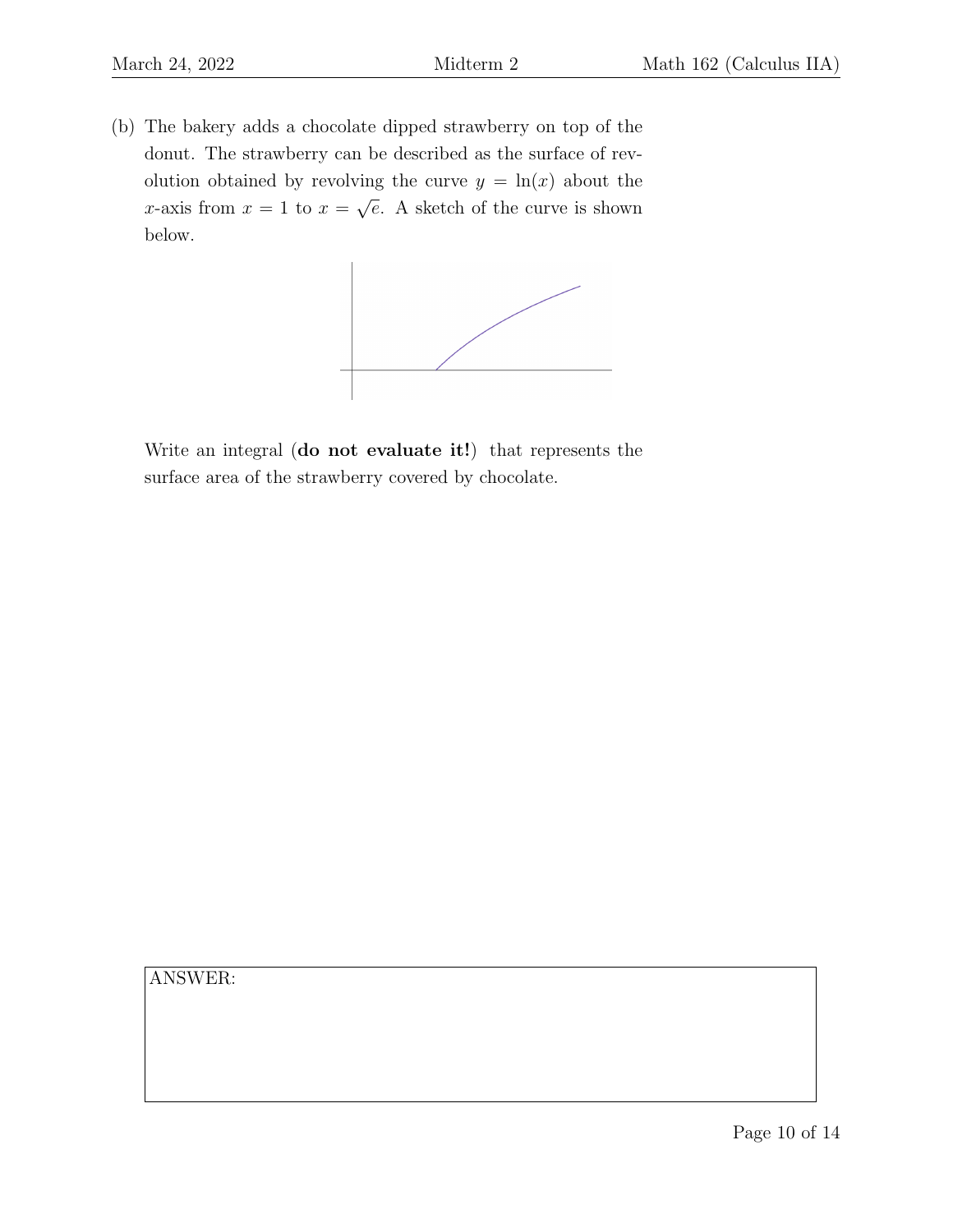Consider the parametric curve defined by  $x(t) = \cos(t)$  and  $y(t) = t^2$  for  $0 \le t \le \pi$ .



(a) For  $0 \le t \le \pi$ , find the t values where the tangent line has vertical slope and the t values where the tangent line has horizontal slope.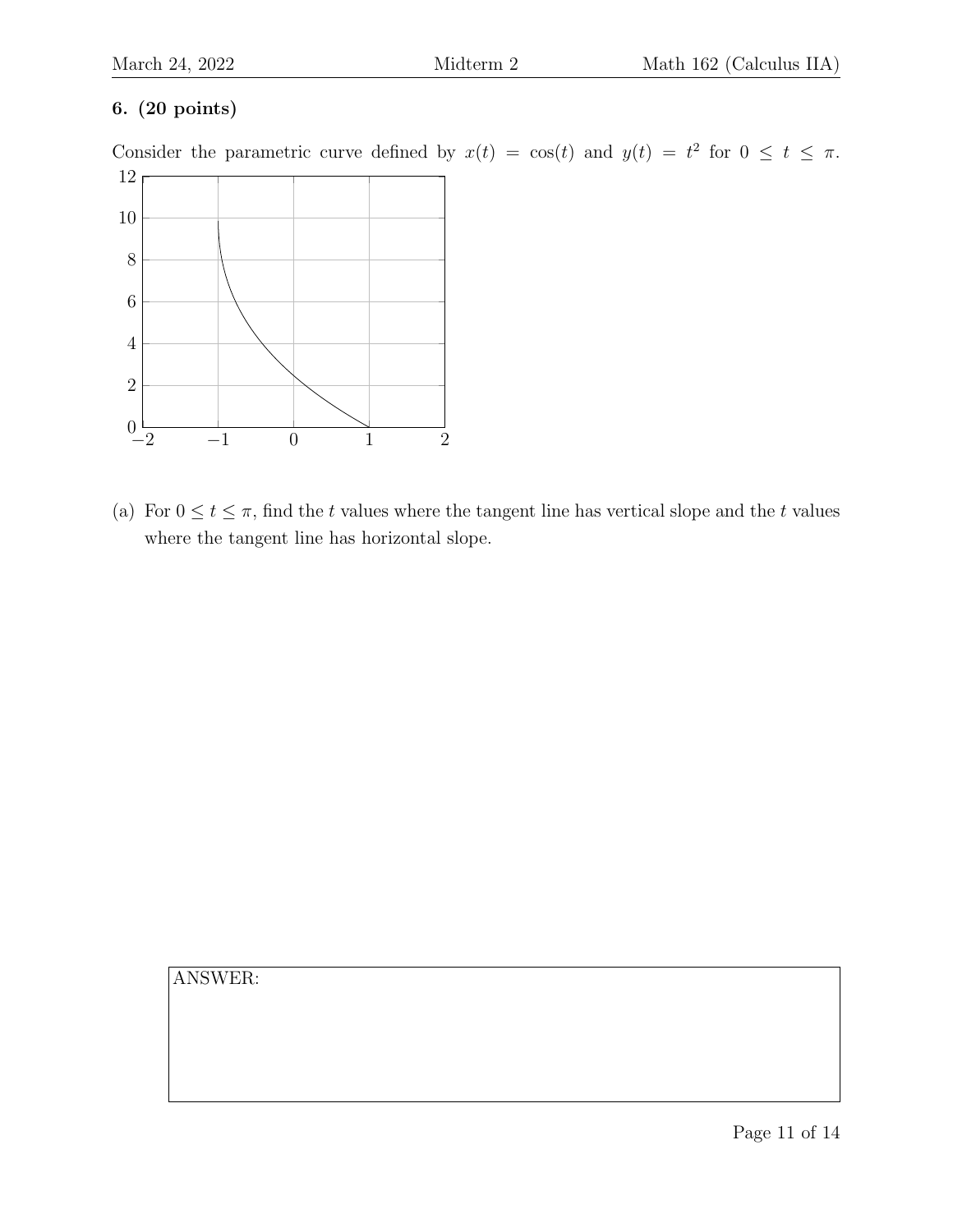(b) Write down but do not evalute an integral (with respect to  $t$ ) expressing the area under the curve from  $0\leq t\leq \pi.$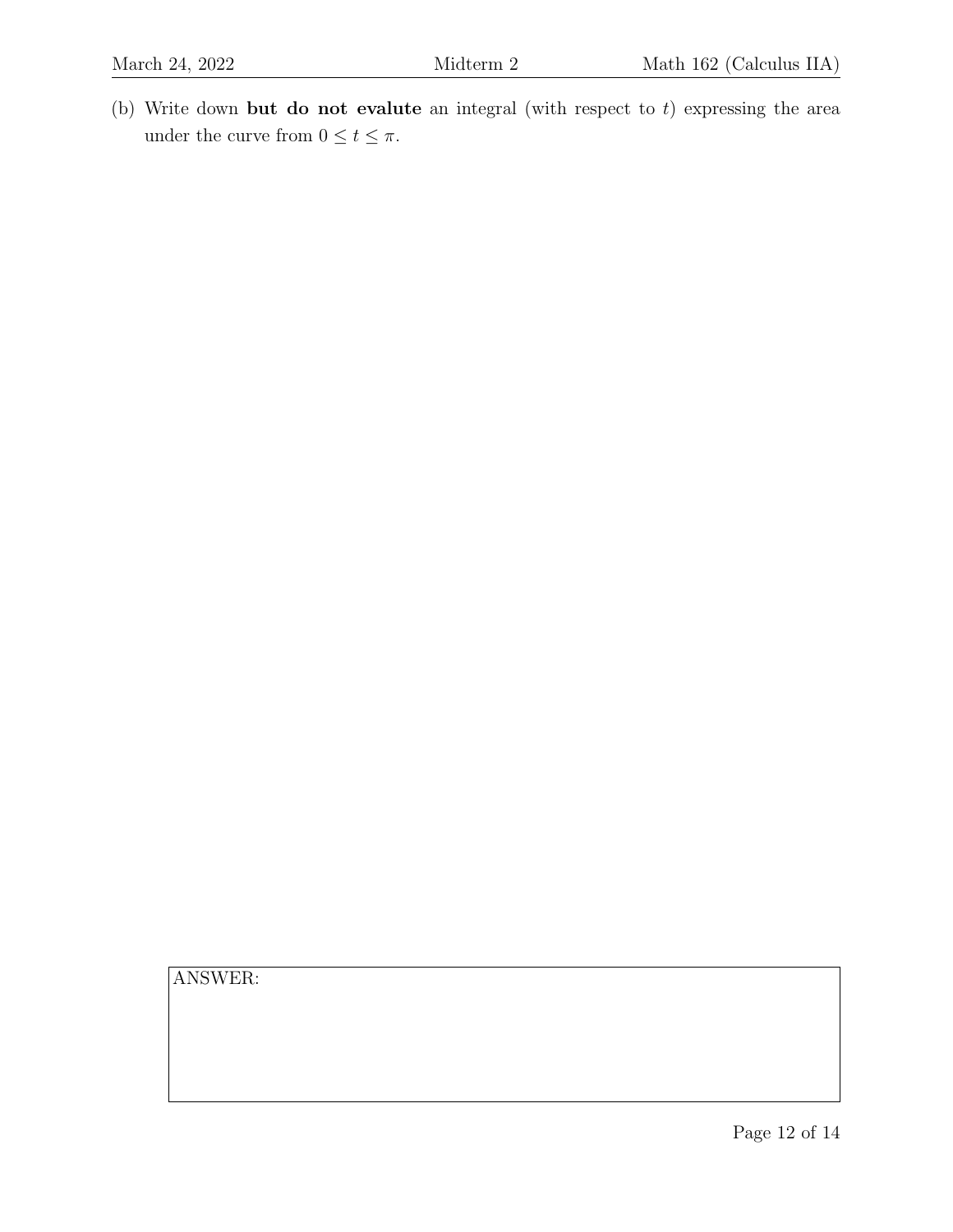Scratch paper